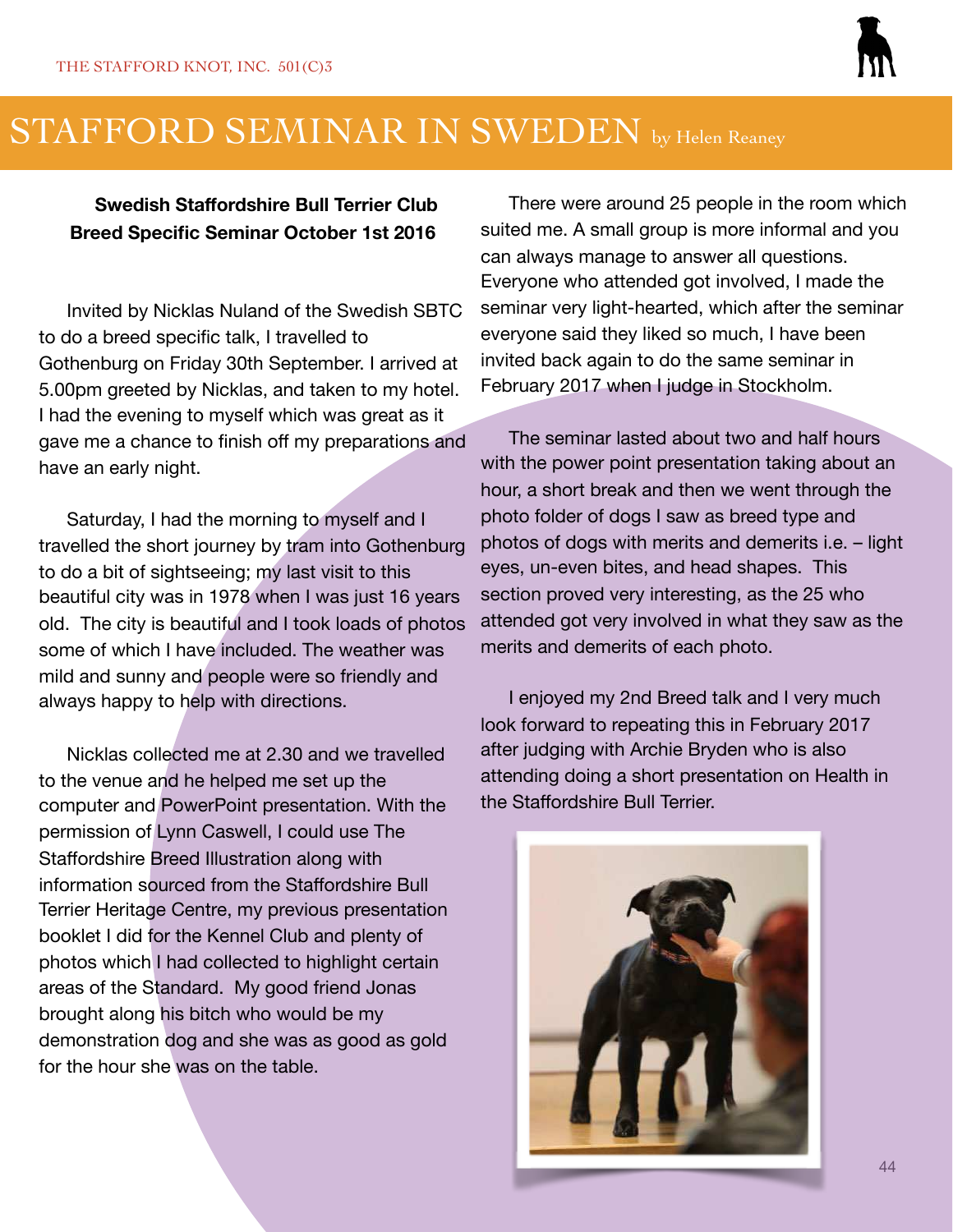#### CONTINUED<sup>I</sup>

# STAFFORD SEMINAR IN SWEDEN by Helen Reaney